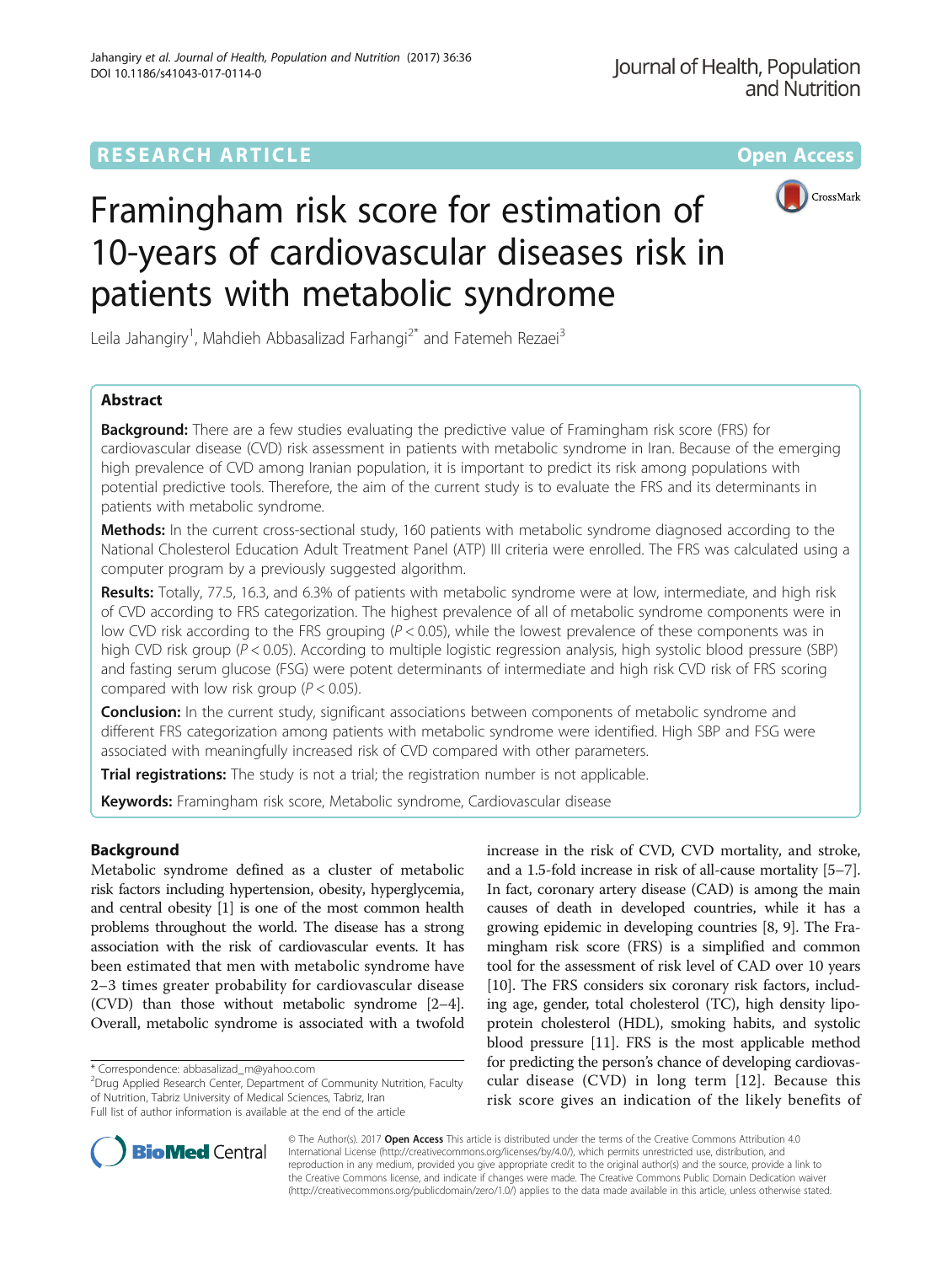prevention, it can be useful for both the patients and clinicians deciding whether lifestyle modification and preventive medical treatment and for patients education by identifying men and women at increased risk for future cardiovascular events [\[13](#page-4-0)]. Since metabolic syndrome is a complete cluster of metabolic risk factors of cardiovascular events including insulin resistance, central obesity, diabetes mellitus, and hyperlipidemia [[14\]](#page-4-0), it is necessary to predict the risk of cardiovascular disease in these patients. Moreover, limited data are available evaluating the predictive value of FRS in detecting the risk of CVD in patients with metabolic syndrome, and because of difference in the nature of CVD risk factors in different populations, its replication seems to be necessary [\[13](#page-4-0)]; therefore, the aim of the current study is to evaluate the CVD risk factors in Iranian patients with metabolic syndrome using FRS.

# **Methods**

# Subjects

This study is a part of the "Red Ruby" study, a crosssectional investigation of 160 Iranian adult patients with metabolic syndrome living in Tehran; the details of this study has been reported elsewhere [[15](#page-4-0), [16](#page-4-0)]. Briefly, this was an internet-based lifestyle modification interactive program, and we enrolled community-dwelling individuals from June 22 to August 22, 2012. Target group of the study was the patients with metabolic syndrome according to the National Cholesterol Education Program's Adult Treatment Panel (NCEP-ATP)-III criteria [[17\]](#page-4-0) (except for waist circumference which was defined as  $\geq$  90 cm for both genders for Iranian population [[18\]](#page-4-0)). Participants were aged 20 years and above and have no history of diabetes, cancer, and cardiovascular and/or renal diseases. They also did not have any history of taking medication for hypertension or dyslipidemia. The protocol of the current study has been approved by the ethics committee of Tehran University of Medical Sciences (97/130/1736) and ethics committee of Tabriz University of Medical Sciences (5/92/1228), and written informed consent was obtained from all of the participant's prior participation in the study.

# Clinical and laboratory assessments

Anthropometric assessments and blood pressure measurements were measured by trained nurses as described previously [[16](#page-4-0)]. Biochemical parameters including serum total cholesterol TC, low density lipoprotein cholesterol (LDL-C), high density lipoprotein cholesterol (HDL-C), fasting serum glucose (FSG), and triglyceride (TG) were measured by enzymatic colorimetric method (Pars– Azmoon, Tehran–Iran).

# Assessment of the cardiovascular risk

FRS was used to investigate the risk of cardiovascular disease [[11\]](#page-4-0). FRS scores were calculated based on the six coronary risk factors including age, gender, TC, HDL-cholesterol, systolic blood pressure, and smoking habits. The cutoffs for calculating FRS were as follows: TC < 160, 160-199, 200-239, 240-279, and  $\geq 280$  mg/dL; for systolic blood pressure: < 120, 120–129, 130–139, 140–159, and ≥ 160 mmHg; and for HDL-C: < 40, 40–49, 50–59, and ≥60 mg/dL [[11](#page-4-0)]. Ten-year risk in percentage was calculated by total points (1 point 6%, 2 points 8%, 3 points 10%, 4 points 12%, 5 points 16%, 6 points 20%, 7 points 25%, 10 points or more > 30%). Absolute CVD risk percentage over 10 years was classified as low risk (< 10%), intermediate risk  $(10-20\%)$ , and high risk  $(>20\%)$  [[11](#page-4-0)].

## Statistical analysis

Statistical analysis was performed with Statistical Package for Social Science (SPSS 18 for windows, SPSS Inc.® headquarter, Chicago, USA). Normality of data was analyzed by Kolmogorov-Smirnov test. Continuous and discrete variables are presented as mean ± SD and number and percent, respectively. Analysis of variance (ANOVA) was used to test the difference between biochemical variables between three groups. Multiple logistic regression analysis was used to examine the association between risk factors of metabolic syndrome and 10-year risk for cardiovascular disorders (according to FRS scoring) as independent and dependent variables, respectively. Adjusted odds ratio and 95% confidence intervals were calculated for FRS different levels. The potential confounding variables in the multiple logistic regression analysis were age and body mass index. P values less than 0.05 were regarded as statistically significant.

The sample size of the patient population was calculated based on the overall prevalence of MS in the Iranian general population [[19](#page-4-0)]. An estimate of that magnitude with 95% confidence limits and 80% relative precision required a sample size of 140. With a 10% allowance for any dropouts, the calculated sample size was 160.

# Results

The mean age of participants was  $44.02 \pm 10.02$  years old. Overall, 77.5, 16.3, and 6.3% of patients with metabolic syndrome were at low, intermediate, and high risk of CVD according to FRS categorization. Baseline characteristics of study participants are presented in Table [1](#page-2-0). As shown in this table, mean age of participants was  $44.02 \pm 10.02$ , and 33.8% of participants were female gender. Figure [1](#page-2-0) presents the association between number of metabolic syndrome components and FRS categories among participants. As shown in this figure, the highest prevalence of patients with two or three risk factors of metabolic syndrome were in low and intermediate risk of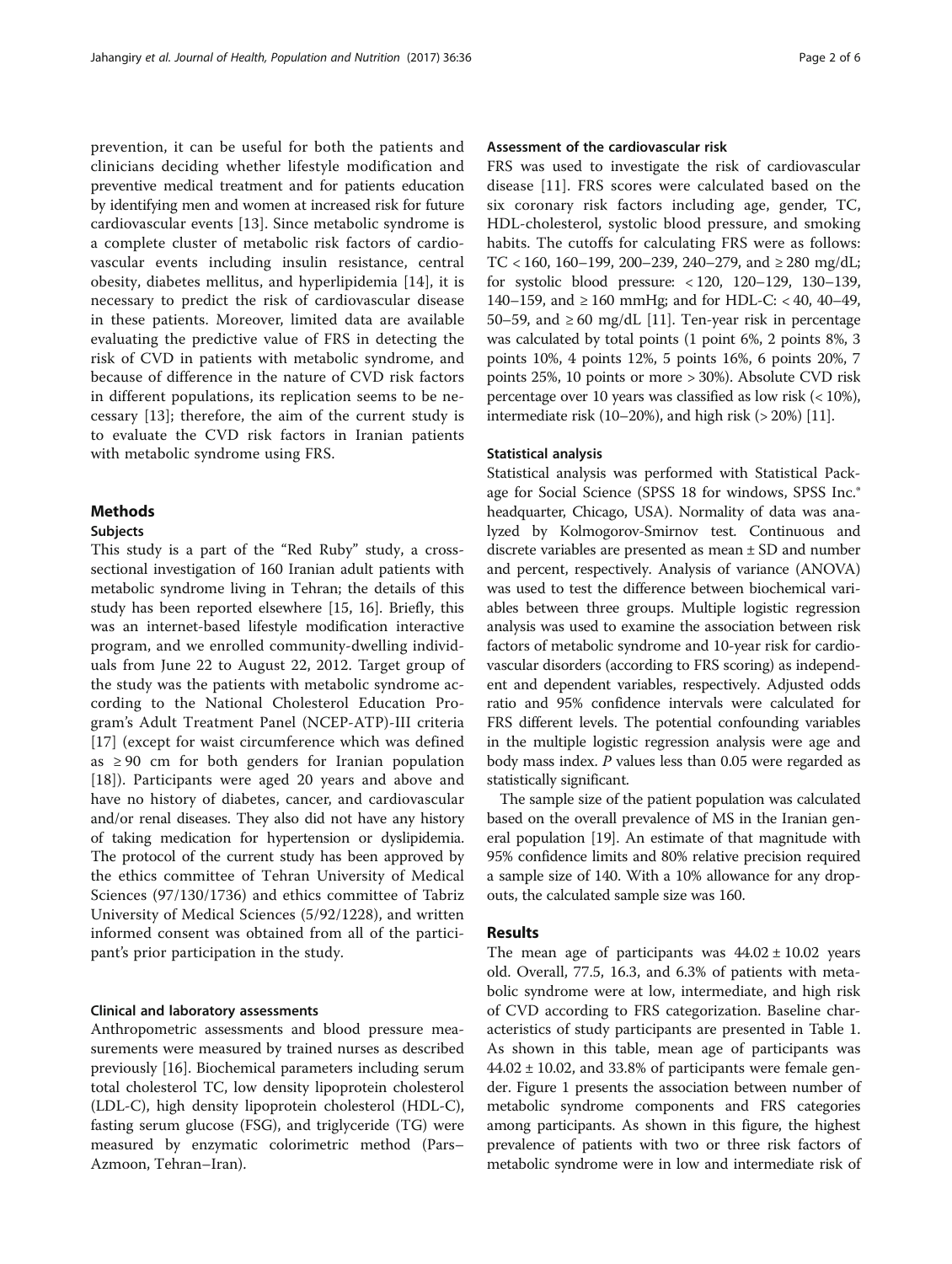<span id="page-2-0"></span>Table 1 Baseline characteristics of patients with metabolic syndrome

| Characteristics   | $N = 160$          |
|-------------------|--------------------|
| Age (year)        | $44.02 + 10.02$    |
| Female gender (%) | 54 (33.8%)         |
| SBP (mmHg)        | $131.78 \pm 11.03$ |
| DBP(mmHq)         | $88.33 + 6.45$     |
| WC (cm)           | $104.47 \pm 8.76$  |
| FSG (mg/dl)       | $90.09 + 13.89$    |
| Serum TG (mg/dl)  | $193.81 + 113.02$  |
| Serum TC (mg/dl)  | $195.28 + 32.84$   |
| Serum HDL (mg/dl) | $41.26 + 9.97$     |

SBP, systolic blood pressure; DBP, diastolic blood pressure; WC, waist

circumference; FSG, fasting serum glucose; TG, triglyceride; TC, total cholesterol; HDL, high density lipoprotein

CVD, while the patients with four or five risk factors of metabolic syndrome were most prevalent in groups with high CVD risk. Prevalence of metabolic syndrome components in different categories of FRS is presented in Table [2](#page-3-0). The highest prevalence of all of metabolic syndrome components was in the low-CVD risk according to the FRS grouping ( $P < 0.05$ ), while the lowest prevalence of these components was in the high CVD risk group ( $P < 0.05$ ).

Multiple logistic regression evaluating the association between FRS risk categories and risk factors of metabolic syndrome (Table [3](#page-3-0)) showed that high blood pressure and fasting serum glucose were potent determinants of intermediate and high risk categories of FRS compared with the low-risk group ( $P < 0.01$ ,  $P < 0.05$ , respectively).

# Discussion

In the present study, there was a significant relationship between FRS risk scores and components of metabolic syndrome including high systolic blood pressure (SBP), diastolic blood pressure (DBP), waist circumference (WC), and FSG. Moreover, according to the results of logistic regression analysis, high SBP and high FSG make patients 3–5 times more susceptible to be in intermediate and high risk of cardiovascular disease. These findings were in accordance of the results of previous studies. In the study by Takahashi et al. [\[8](#page-4-0)], CAD risk was associated with higher SBP, TC, and lower HDL concentrations in general population. In their study, having metabolic syndrome presented a fourfold greater probability of high CAD risk score. Other study by Yousefzadeh et al. [\[13\]](#page-4-0) also found higher prevalence of 10-year risk of CVD in patients with metabolic syndrome  $(P < 0.001)$ .

Totally, 77.5% of patients were in low risk of CVD, whereas 16.3 and 6.3% were in intermediate and high risk of CVD, respectively. These values were comparable with the previous study performed in Kerman, Iran, while the corresponding numbers were 74.3, 18.1, and 7.6%, respectively. Moreover, in our study, the number of metabolic syndrome components in patients of high risk score was significantly higher than the other groups. Therefore, FRS can be used as a diagnostic tool for presence of metabolic syndrome as also confirmed by previous studies [[5, 10, 13\]](#page-4-0). In the study by Takahashi et al. [[8](#page-4-0)], same as our results, a positive correlation was observed between CAD risk score and the number of metabolic syndrome components; the greater the metabolic syndrome components, the higher the risk of developing CAD, although the results of studies in the predictive capacity of FRS in cardiovascular disease risk are inconsistent. Several studies reported that metabolic syndrome is a better predictor of CVD risk compared with FRS because of high dependency of FRS to age, underestimation of cardiovascular disorders in young ages, and lack of coverage several prominent features of metabolic syndrome such as obesity, hyper-triglyceridemia, and elevated high CRP levels [[20](#page-4-0), [21\]](#page-4-0); however, two previous US reports [\[22](#page-4-0), [23\]](#page-4-0) showed that FRS is more predictive for CVD risk than metabolic syndrome. More studies in different age groups and geographical locations are needed to address this question.

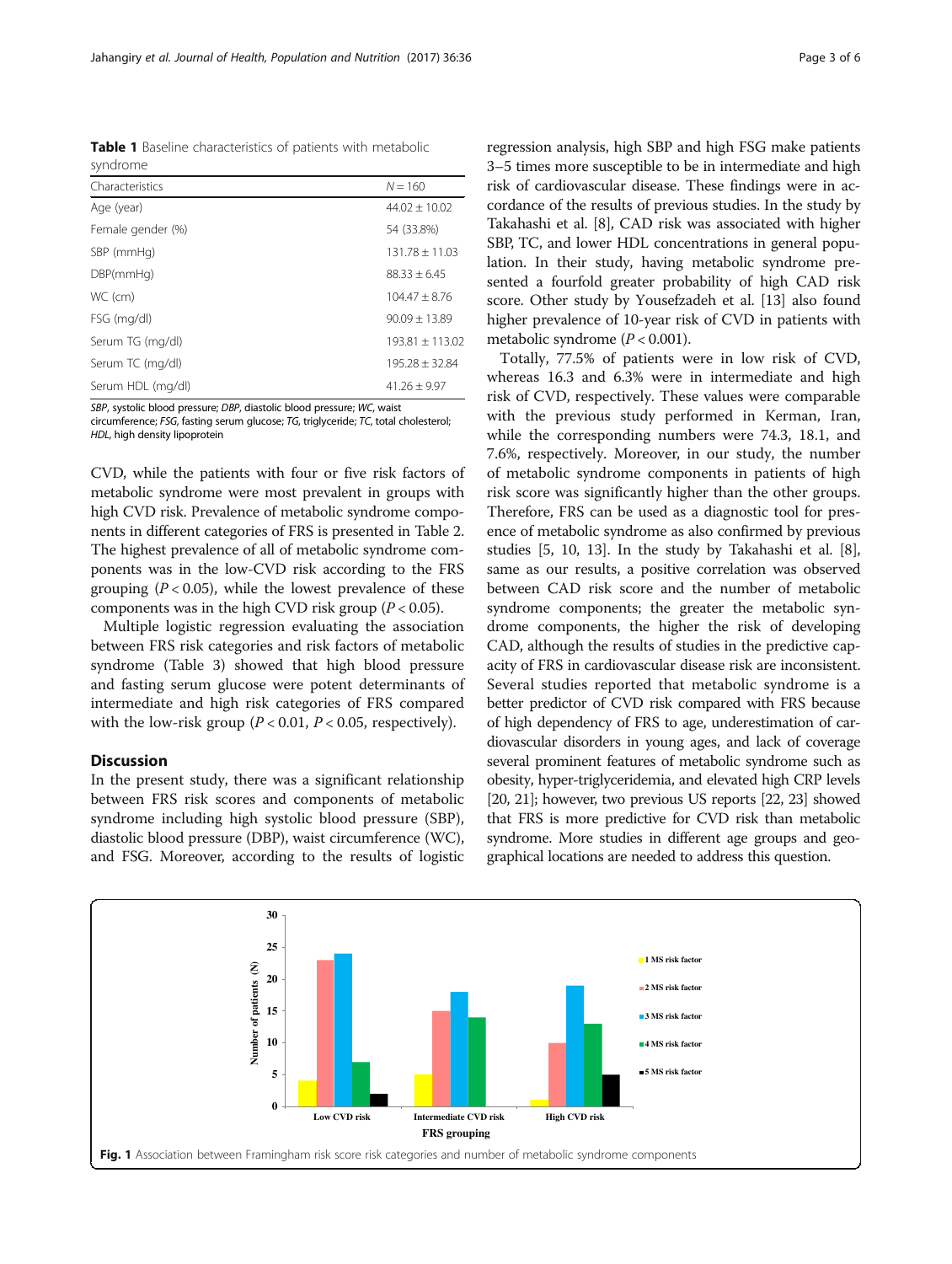|                       | N(%        | Low risk<br>N(% | Intermediate risk<br>N(% | High risk<br>N(% | D*    |
|-----------------------|------------|-----------------|--------------------------|------------------|-------|
| Patients in group     | 160 (100)  | 124(77.5)       | 26(16.3)                 | 10(6.3)          |       |
| High SBP (mmHg)       | 125 (78.1) | 90(72)          | 25(20)                   | 10(8)            | 0.007 |
| High DBP (mmHg)       | 140 (87.5) | 112 (80)        | 22(15.7)                 | 6(4.3)           | 0.04  |
| High WC (cm)          | 118 (73.8) | 93 (78.8)       | 19(16.1)                 | 6(5.1)           | 0.018 |
| High FSG (mg/dl)      | 16 (10)    | 7(43.8)         | 6(37.5)                  | 3(18.8)          | 0.002 |
| High Serum TG (mg/dl) | 107 (66.9) | 81 (75.7)       | 17 (15.9)                | 9(8.4)           | 0.276 |
| Low Serum HDL (mg/dl) | 114 (71.3) | 87 (76.3)       | 19 (16.7)                | 8(7)             | 0.582 |

<span id="page-3-0"></span>Table 2 Prevalence of metabolic syndrome components according to Framingham risk score (FRS)

SBP, systolic blood pressure; DBP, diastolic blood pressure; WC, waist circumference; FSG, fasting serum glucose; TG, triglyceride; HDL, high density lipoprotein concentrations. Italic digits provide significant values

\*Chi-square test was used for comparisons

Although the FRS is a useful tool for predicting the risk of CVD, however, it has also several limitations that should be considered before applying its results to population: first of all, the FRS is an estimation algorithm and cannot be used as a medical examination; secondly, because of the under-representation of young population in the original cohort, the FRS may be an imprecise tool in this population; and thirdly, the FRS did not include several other potential CVD risk factors like family history of CVD or diabetes [[24, 25\]](#page-5-0). Moreover, the cross-sectional nature of the current study makes it difficult to better address the direction of causation between variables.

# Conclusion

The current study, for the first time, evaluated the predictive value of FRS for estimation of 10-year CVD risk in patients with metabolic syndrome in Iran. Due to relatively high prevalence of metabolic syndrome in Iranian population, the results will be useful for designing interventional strategies to prevent CVD in these patients. In the current study, a potent relationship between FRS risk scores and components of metabolic syndrome has been identified. High SBP and FSG were associated with meaningfully increased risk of CVD compared with other parameters. More studies are needed to further clarify these associations in a longitudinal design.

Table 3 Association between risk factors of metabolic syndrome and 10-year risk for cardiovascular disorders (according to Framingham risk score (FRS) scoring)

| Parameter        |           | <b>FRS</b>   |                       |                 |  |
|------------------|-----------|--------------|-----------------------|-----------------|--|
|                  |           | Low (< 10%)  | Intermediate (10-20%) | High (> 20%)    |  |
| Age (year)       | <b>OR</b> | Ref.         | 1.30                  | 1.82            |  |
|                  | 95% CI    | 1            | $1.17 - 1.45$         | $1.38 - 2.39$   |  |
| Female gender    | OR        | Ref.         | 0.057                 | 0.068           |  |
|                  | 95% CI    | 1            | $0.014 - 0.242$       | $0.017 - 0.089$ |  |
| High SBP (mmHg)  | <b>OR</b> | Ref.         | 4.98                  | 5.70            |  |
|                  | 95% CI    | $\mathbf{1}$ | $2.3 - 59.12$         | $3.12 - 10.15$  |  |
| High DBP (mmHg)  | <b>OR</b> | Ref.         | 0.25                  | 0.18            |  |
|                  | 95% CI    | 1            | $0.04 - 1.77$         | $0.009 - 3.66$  |  |
| High WC (cm)     | <b>OR</b> | Ref.         | 1.67                  | 3.55            |  |
|                  | 95% CI    | 1            | $0.4 - 6.36$          | $0.27 - 45.76$  |  |
| High FSG (mg/dl) | <b>OR</b> | Ref.         | 3.7                   | $4.07 - 71.55$  |  |
|                  | 95% CI    | 1            | $1.16 - 7.45$         | $1.25 - 47.14$  |  |
| High TG (mg/dl)  | OR        | Ref.         | 2.06                  | $0.58 - 7.28$   |  |
|                  | 95% CI    | 1            | 14.35                 | $1.75 - 19.13$  |  |
| Low HDL (mg/dl)  | OR        | Ref.         | 0.59                  | $0.17 - 2.00$   |  |
|                  | 95% CI    |              | 0.25                  | $0.019 - 3.4$   |  |

Ref, reference group; SBP, systolic blood pressure; DBP, diastolic blood pressure; WC, waist circumference; FSG, fasting serum glucose; TG, triglyceride; HDL, high density lipoprotein concentrations. Italic digits provide significant values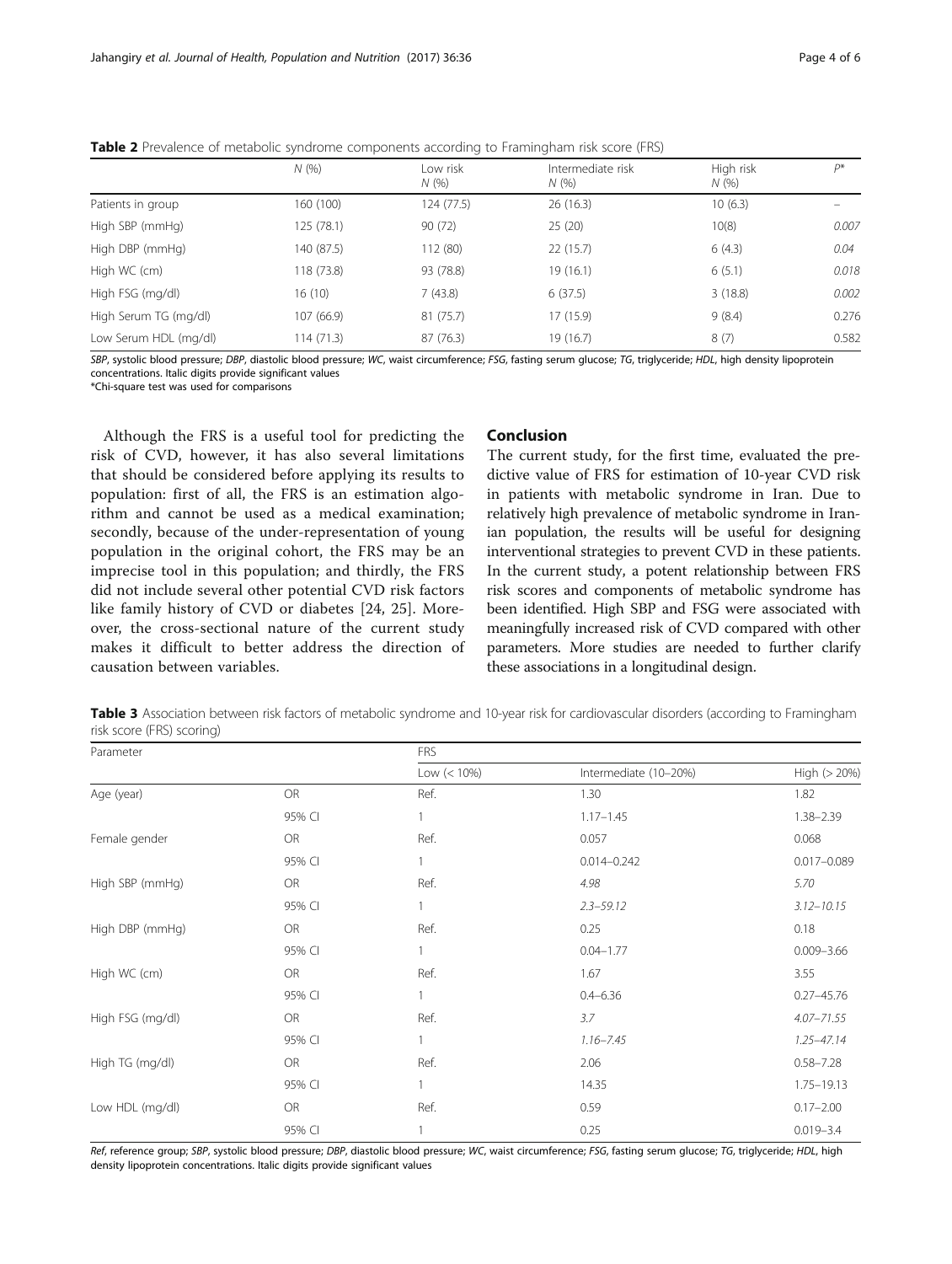# <span id="page-4-0"></span>Abbreviations

ANOVA: Analysis of variance; CAD: Coronary artery disease; CRP: C-reactive protein; CVD: Cardiovascular disease; DBP: Diastolic blood pressure; FRS: Framingham risk score; FSG: Fasting serum glucose; HDL: High density lipoprotein; LDL: Low density lipoprotein; NCEP-ATP: National Cholesterol Education Adult Treatment Panel; SBP: Systolic blood pressure; TC: Total cholesterol; TG: Triglyceride; WC: Waist circumference

#### Acknowledgements

The authors appreciate the cooperation of the patients in the current study.

#### Funding

This research received no specific grant from any funding agency in the public, commercial, or not-for-profit sectors.

#### Availability of data and materials

The data and the study's material are available for all from the scientists with reasonable request.

#### Authors' contributions

MAF was involved in designing the project, wrote and revised the article draft, and analyzed the data. LJ was also involved in designing the project and gathered the data. FR was involved in Framingham risk score modeling. All authors read and approved the final manuscript.

#### Competing interest

The authors declare that they have no competing interests.

#### Ethics approval and consent to participate

The protocol of the current study has been approved by the ethics committee of Tehran University of Medical Sciences (97/130/1736) and Ethics committee of Tabriz University of Medical Sciences (5/92/1228), and written informed consent was obtained from all of the participant's prior participation in the study.

#### Consent for publication

All of the authors have read and approved the article draft and were in agreement of article submission.

## Publisher's Note

Springer Nature remains neutral with regard to jurisdictional claims in published maps and institutional affiliations.

#### Author details

<sup>1</sup>Tabriz Health Services Management Research Center, Health Education and Health Promotion Department, Tabriz University of Medical Sciences, Tabriz, Iran. <sup>2</sup>Drug Applied Research Center, Department of Community Nutrition, Faculty of Nutrition, Tabriz University of Medical Sciences, Tabriz, Iran. <sup>3</sup>Department of Social Medicine, School of Medicine, Jahrom University of Medical Sciences, Jahrom, Iran.

## Received: 9 May 2017 Accepted: 3 November 2017 Published online: 13 November 2017

#### References

- 1. Grundy SM, Brewer HB, Cleeman JI, Smith SC, Lenfant C. Definition of metabolic syndrome: report of the National Heart, Lung, and Blood Institute/American Heart Association conference on scientific issues related to definition. Circulation. 2004;109(3):433–8.
- 2. Malik S, Wong ND, Franklin SS, Kamath TV, Gilbert JL, Pio JR, Williams GR. Impact of the metabolic syndrome on mortality from coronary heart disease, cardiovascular disease, and all causes in United States adults. Circulation. 2004;110(10):1245–50.
- 3. Khaki Khatibi F, Yaghoubi A, Zarghami N, Rahbani M, Babaie H. Evaluation of hs-CRP, antioxidant markers and MDA in patients of coronary artery disease (CAD) containing non-smokers and non-diabetics. J Cardiovasc Thorac Res. 2011;2(4):13–8.
- 4. Pezeshkian M, Darbin A, Rashidi MR, Vatankhah A, Golmohammadi Z, Afrasiabi A, et al. The effect of atherogenic diet with or without enzyme inhibitors on the incidence and progress of atherosclerosis in rabbits. J Cardiovasc Thorac Res. 2011;3(1):7–10.
- 5. Mottillo S, Filion KB, Genest J, Joseph L, Pilote L, Poirier P, et al. The metabolic syndrome and cardiovascular risk: a systematic review and meta-analysis. J Am Coll Cardiol. 2010;56(14):1113–32.
- 6. Sokhanvar S, Mazaki RRS, Mousavinasab N, Golmohammadi Z. The association between serum lipoprotein (a) and other cardiac risk factors with the severity of coronary artery disease. J Cardiovasc Thorac Res. 2011;3(1):35–9.
- 7. Sharifi MH, Eftekhari MH, Ostovan MA, Rezaianazadeh A. Effects of a therapeutic lifestyle change diet and supplementation with Q10 plus L-carnitine on quality of life in patients with myocardial infarction: a randomized clinical trial. J Cardiovasc Thorac Res. 2017;9(1):21–8.
- 8. Takahashi MM, de Oliveira EP, de Carvalho ALR, de Souza Dantas LA, Burini FHP, Portero-McLellan KC, Burini RC. Metabolic syndrome and dietary components are associated with coronary artery disease risk score in free-living adults: a cross-sectional study. Diabetol Metab Synd. 2011;3(1):1–7.
- 9. Mirinazhad MM, Farhangi MM, Jahangiri L, Yaghoubi A. Serum adiponectin concentrations in relation to lipid profile, anthropometric variables and insulin resistance in patients with metabolic syndrome. Mal J Nutr. 2014; 20(3):283–0.
- 10. Wannamethee SG, Shaper AG, Lennon L, Morris RW. Metabolic syndrome vs Framingham Risk Score for prediction of coronary heart disease, stroke, and type 2 diabetes mellitus. Archives Intern Med. 2005;165(22):2644–50.
- 11. Sohn C, Kim J, Bae W. The framingham risk score, diet, and inflammatory markers in Korean men with metabolic syndrome. Nutr Res Pract. 2012; 6(3):246–53.
- 12. Wilson PWF, D'Agostino RB, Levy D, Belanger AM, Silbershatz H, Kannel WB. Prediction of coronary heart disease using risk factor categories. Circulation. 1998;97(18):1837–47.
- 13. Yousefzadeh G, Shokoohi M, Najafipour H, Shadkamfarokhi M. Applying the Framingham risk score for prediction of metabolic syndrome: The Kerman Coronary Artery Disease Risk Study, Iran. ARYA atherosclerosis. 2015;11(3):179–85.
- 14. Farhangi MM, Jahangiry L, Mirinazhad MM, Shojaeezade D, Montazeri A, Yaghoubi A. A web-based interactive lifestyle modification program improves lipid profile and serum adiponectin concentrations in patients with metabolic syndrome: the "Red Ruby" study. Int J Diab Develop Ctrs. 2017;37(1): 21–30.
- 15. Jahangiri L, Shojaeezadeh D, Najafi M, Mohammad K, Abbasalizad Farhangi M, Montazeri A. "Red Ruby": an interactive web-based intervention for life style modification on metabolic syndrome: a study protocol for a randomized controlled trial. BMC-Public Health. 2014;14(1):748–56.
- 16. Jahangiry L, Shojaeizadeh D, Farhangi MA, Yaseri M, Mohammad K, Najafi M, Montazeri A. Interactive web-based lifestyle intervention and metabolic syndrome: findings from the Red Ruby (a randomized controlled trial). Trials. 2015;16(1):418–28.
- 17. Grundy SM, Hansen B, Smith SC, Cleeman J, Richard A. Clinical management of metabolic syndrome: report of the American Heart Association/National Heart, Lung, and Blood Institute/American Diabetes Association conference on scientific issues related to management. Circulation. 2004;109:551–6.
- 18. Esteghamati A, Abbasi M, Rashidi A, Meysamie A, Khalilzadeh O, Haghazali M. Optimal waist circumference cut-offs for the diagnosis of metabolic syndrome in adults: results from the third national survey of risk factors of non-communibale disease (SuRFNCD). Diab Med. 2009;26:745–6.
- 19. Noshad S, Abbasi M, Etemad K, Meysamie A, Afarideh M, Khajeh E, Asgari F, Mousavizadeh M, Rafei A, Neishaboury M, Ghajar A, Nakhjavani M, Koohpayehzadeh J, Esteghamati A. Prevalence of metabolic syndrome in Iran: a 2011 update. J Diabetes. 2017;9(5):518–25.
- 20. Tzoulaki I, Liberopoulos G, Ioannidis JPA. Assessment of claims of improved prediction beyond the Framingham risk score. JAMA. 2009; 302(21):2345–52.
- 21. Gode S, Aksu T, Demirel A, Sunbul M, Gul M, Bakır I, et al. Effect of vitamin D deficiency on the development of postoperative atrial fibrillation in coronary artery bypass patients. J Cardiovasc Thorac Res. 2016;8(4):140–6.
- 22. Stern MP, Williams K, González-Villalpando C, Hunt KJ, Haffner SM. Does the metabolic syndrome improve identification of individuals at risk of type 2 diabetes and/or cardiovascular disease? Diabetes Care. 2004;27(11):2676–81.
- 23. McNeill AM, Rosamond WD, Girman CJ, Golden SH, Schmidt MI, East HE, Ballantyne CM, Heiss G. The metabolic syndrome and 11-year risk of incident cardiovascular disease in the atherosclerosis risk in communities study. Diabetes Care. 2005;28(2):385–90.